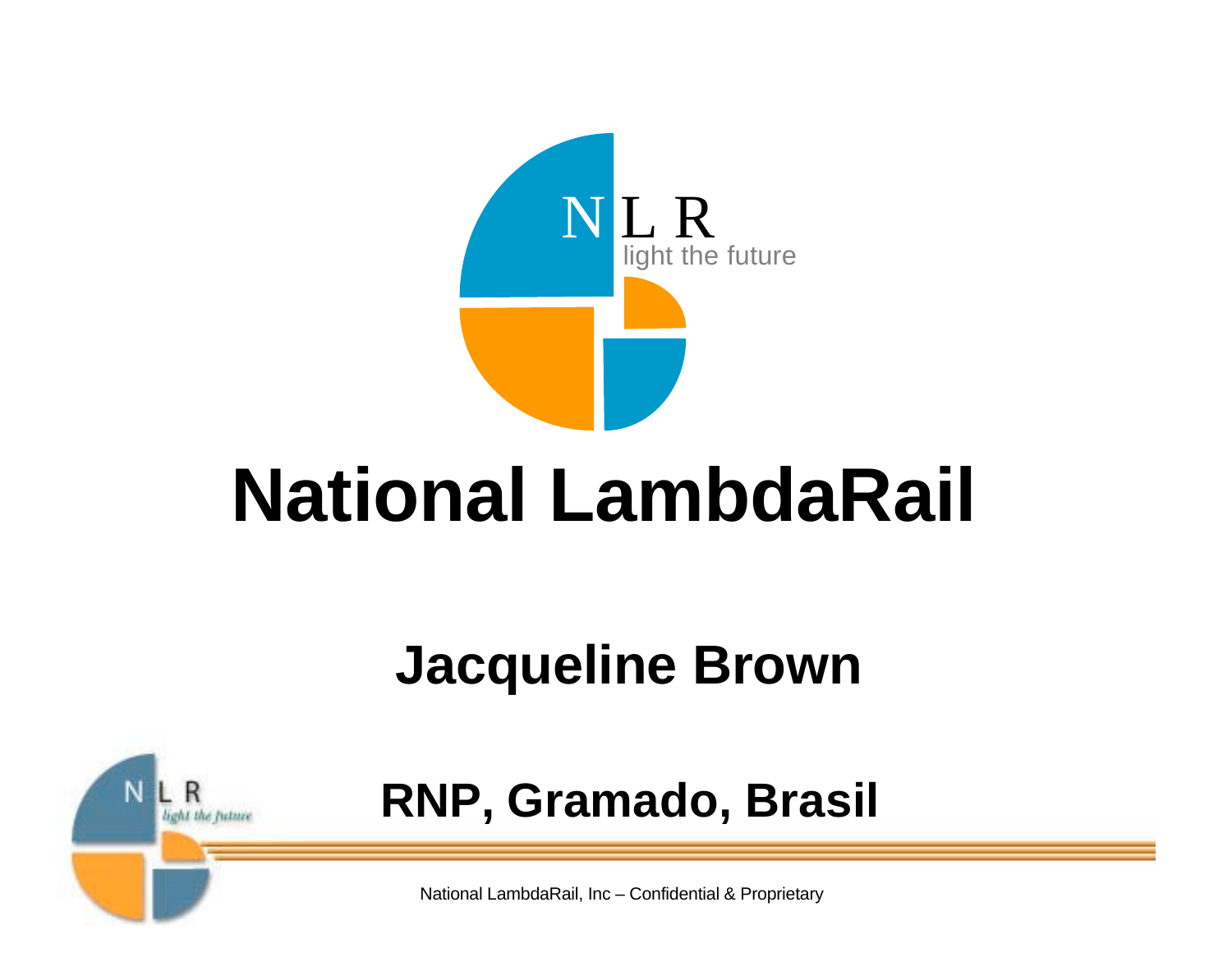## National LambdaRail

- U.S. national endeavor to secure and run infrastructure for national research & education community
- Base NLR unit is 10 Gbps lambdas -- up to 40 lambdas
- Obtained Level3 fiber 20 years
- Lighting with Cisco gear
	- **Layer 1 / Optical Network System**
	- **Layer 2 / GigE "transport" infrastructure**
	- **Layer 3 / IP next generation routed network**



• NLR supports Production and Experimental (breakable) infrastructures at each layer

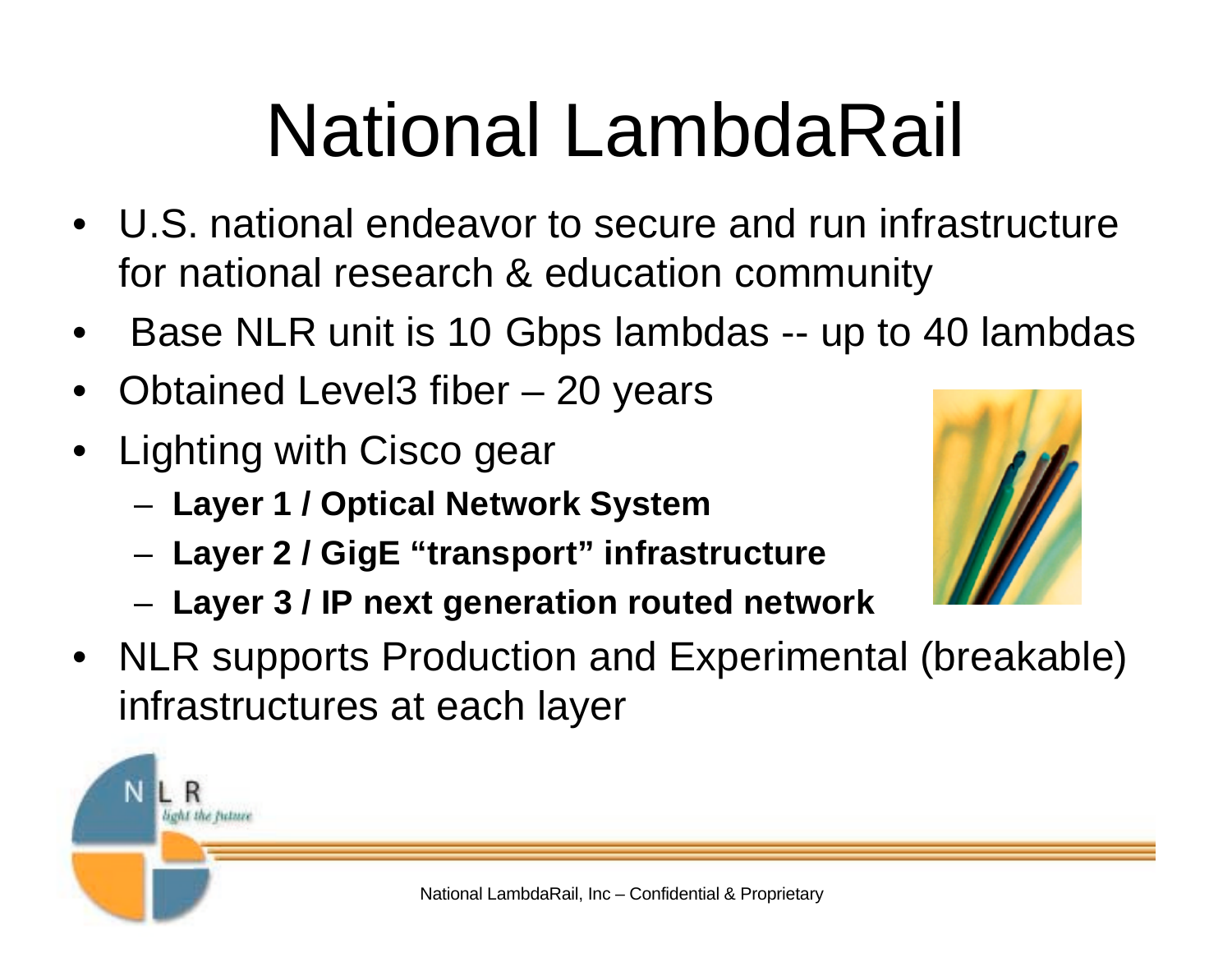### National LambdaRail Organization

- Board of Directors – Member Reps.
- Tom West – CEO

- Dave Farber – Chief Scientist
- Debbie Montano
	- Director, Development & Operations
- Engineering Committee – Dave Reese, chair
- Network Research Council
- Technical Support **Services** 
	- CENIC, IU, MCNC
- Implementation Team
	- Steve Cotter, I2/NLR
	- Cisco, Level3, etc.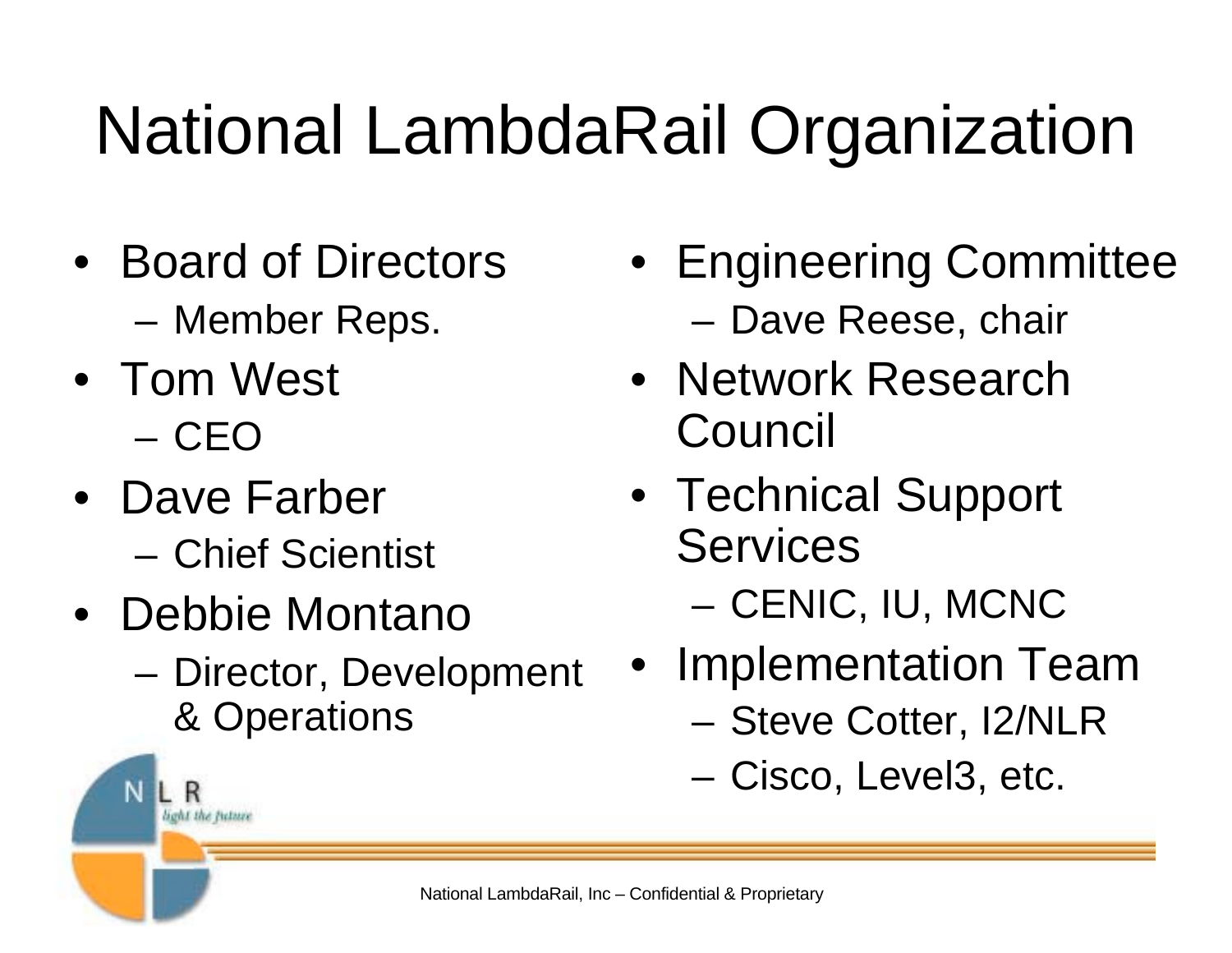## Current NLR Participants

- **Corp for Education Network Initiatives in Calif. (CENIC)**
- **Pacific Northwest GigaPOP (PNWGP)**
- **Pittsburgh Supercomputing Center**
- **Duke (representing coalition of NC universities)**
- **Mid-Atlantic Terascale Partnership**
- **Cisco Systems**
- **Internet2**

- **Florida LambdaRail**
- **Georgia Institute of Technology**
- **Committee on Institutional Cooperation (CIC)**
- **Oak Ridge National Laboratory**

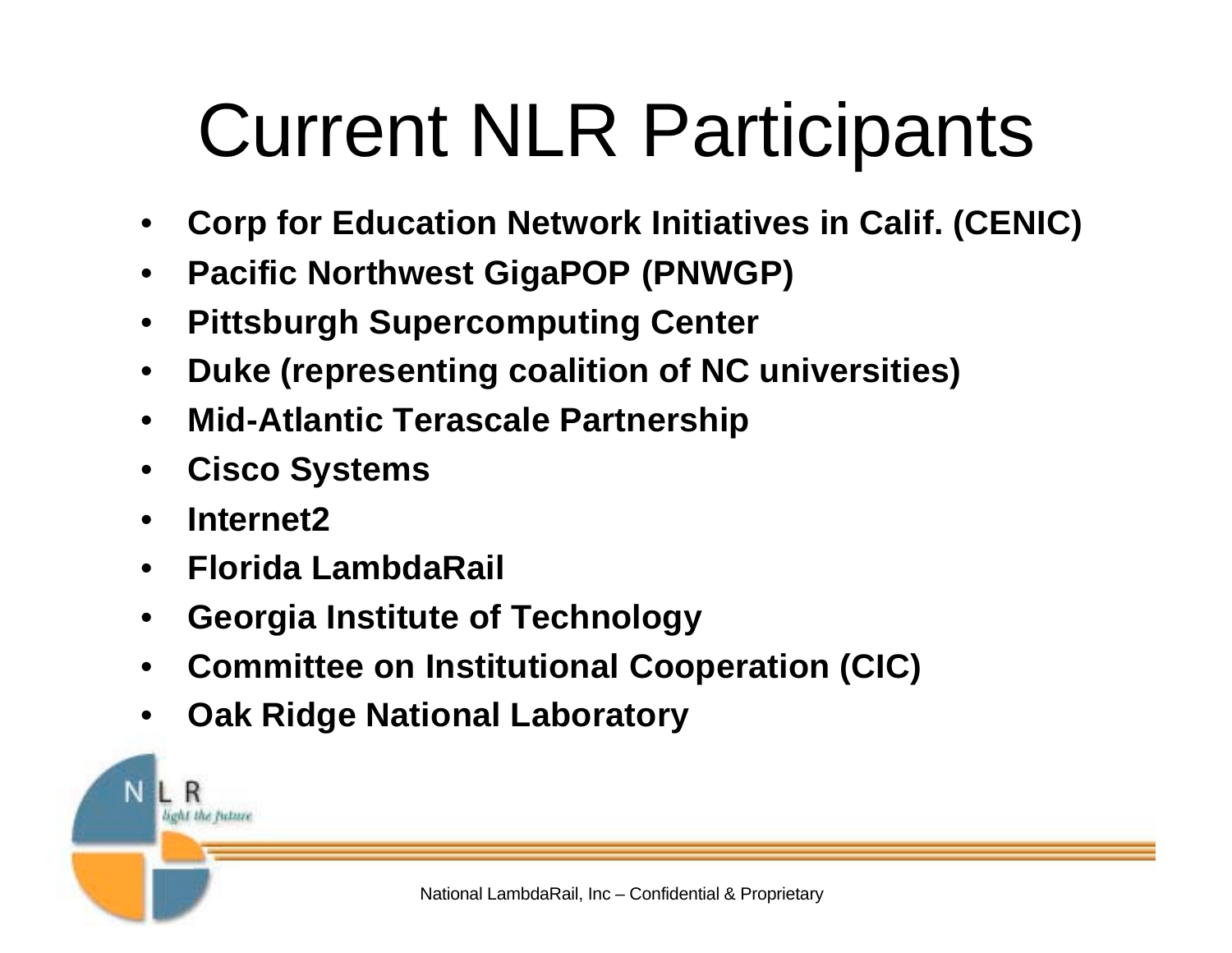## NLR-Internet2 Collaboration

- Internet2 and NLR are at heart the same community, same faces, same core goals
- One distinguishing characteristic: NLR has OWNED infrastructure to enable MULTIPLE networks and national research projects.
- Internet2 is an important NLR founding member.
- Hybrid Optical & Packet Infrastructure (HOPI) – Abilene backbone & NLR lambdas

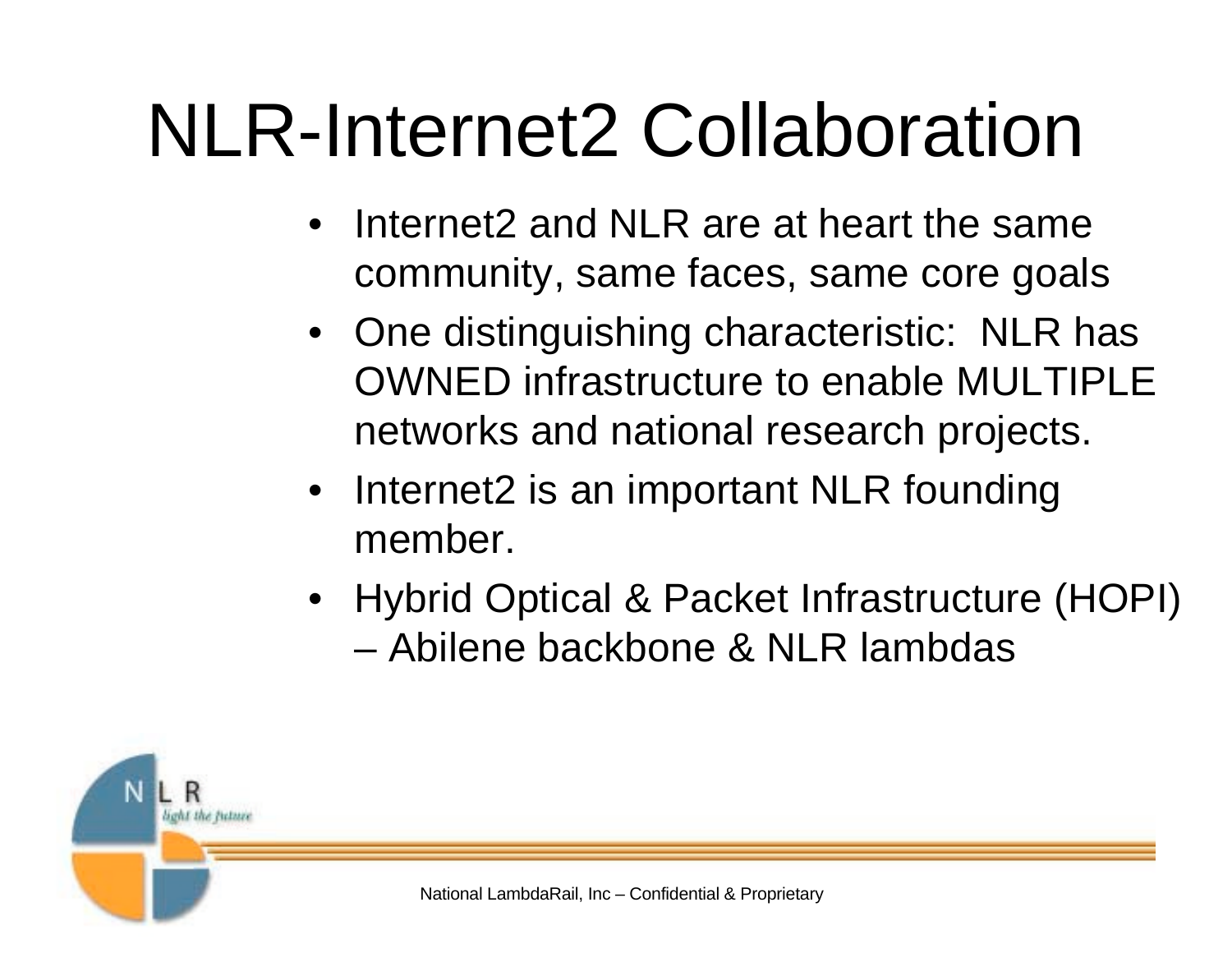# Pending NLR Participants

- Lone Star Education and Research Network (LEARN) Texas
- Cornell University New York
- SURA Southeast (association of southern univ.)
- Louisiana
- UCAR/Front Range GigaPOP/Intermountain GigaPOP (Colorado-Utah-Wyoming)
- New Mexico / Arizona
- Oklahoma

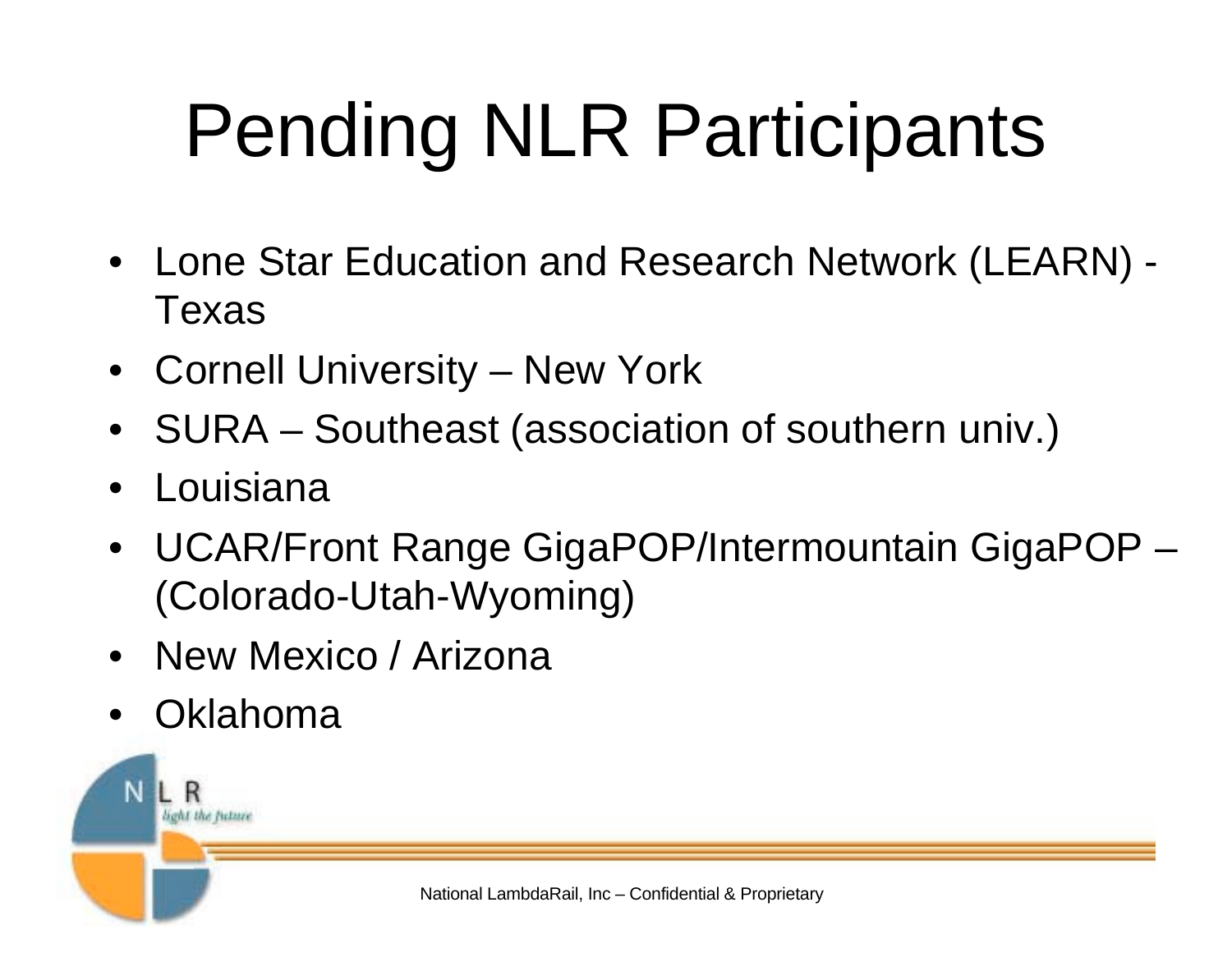## NLR Infrastructure

- Not a single network but a set of facilities, capabilities and services to build both experimental and production networks at various layers
- Most of the focus so far has been on the massive production DWDM network build out but that would change soon to focus on building the experimental networks

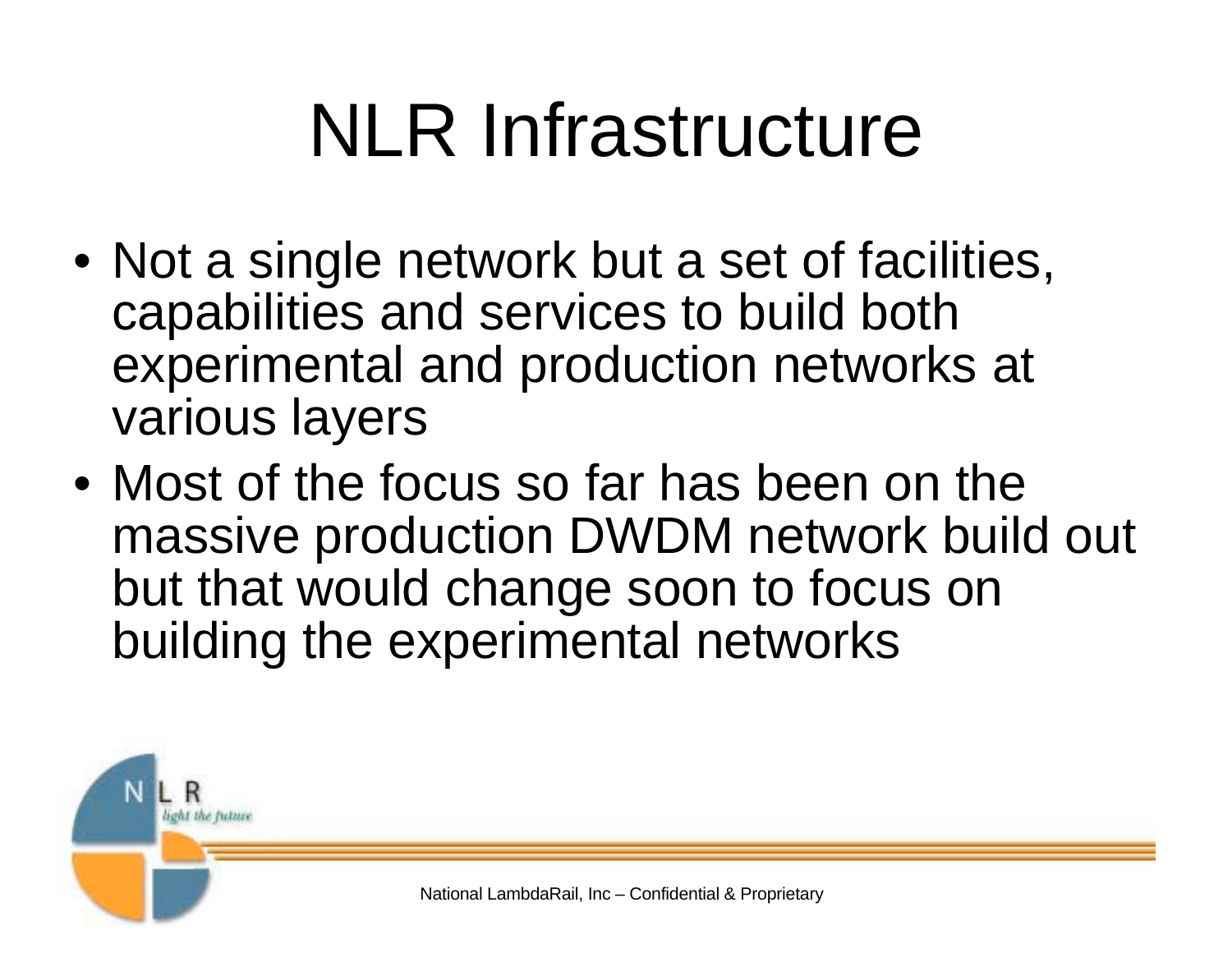## Initial Wave Configuration

- Initial deployment is 4 10 Gig wavelengths
	- One 10 Gig layer three
	- One 8x1Gig layer two
	- One dedicated to Internet2 HOPI
	- One hot spare

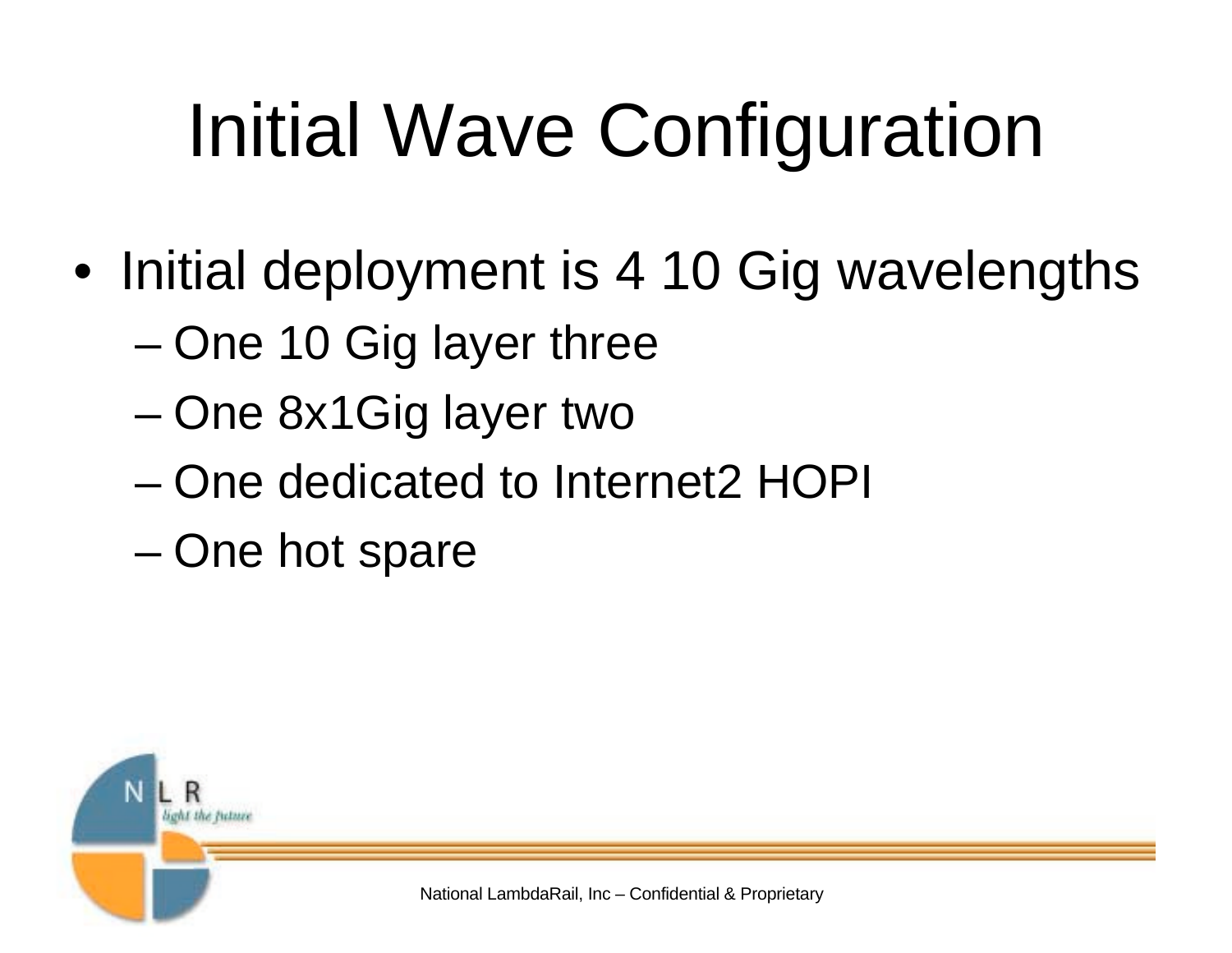# NLR Layer 3 / IP

- One 10 GE lambda is dedicated to a nationwide IP network
- Requirements and architecture are in the planning stages
- Cisco Routers
- The NLR membership will participate in the design of this network and shape how it will be utilized.

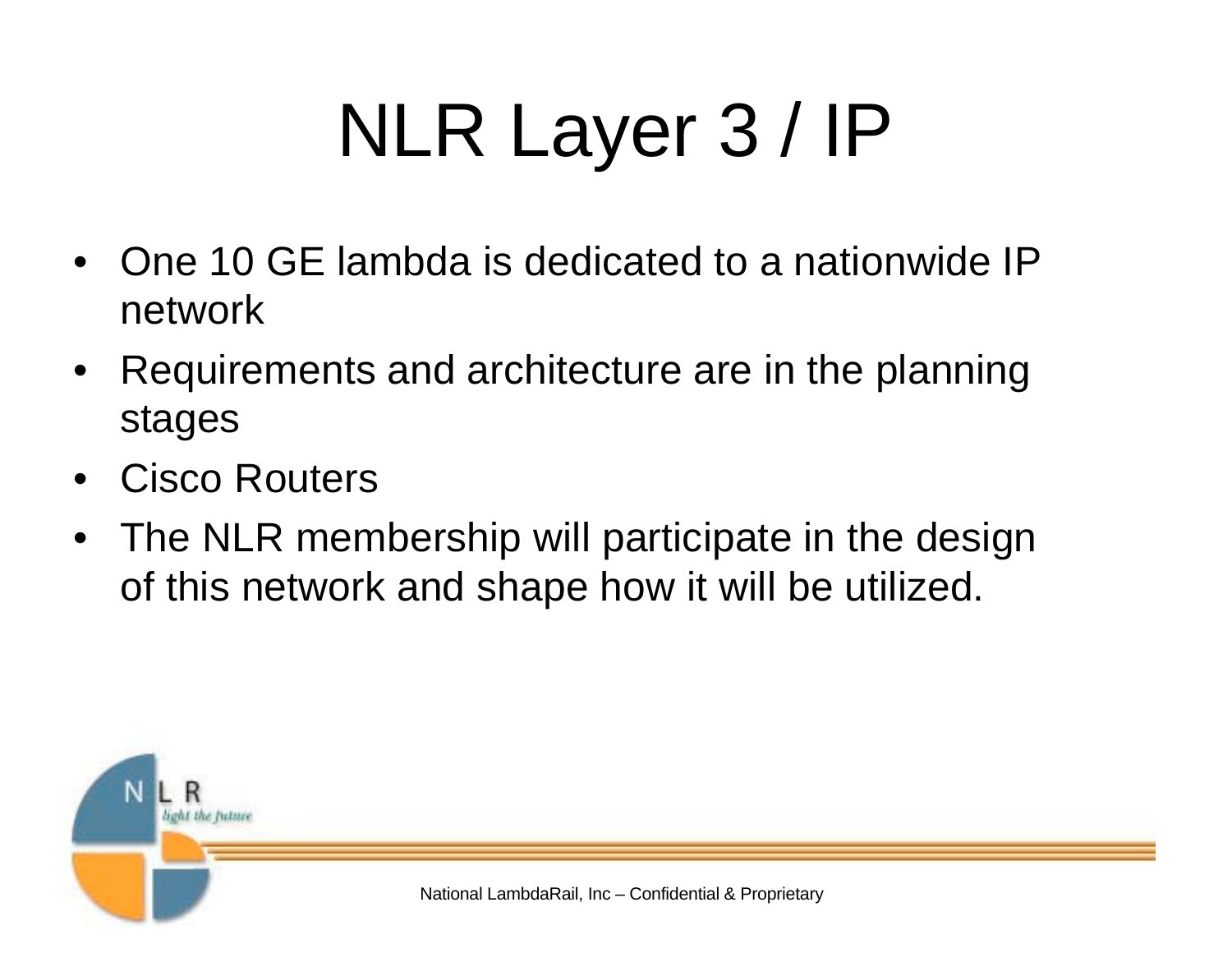# NLR Layer 2 / GigE

- Deploying nationwide GigE network
	- Cisco 650x and 760x switches.

- 1 10 GE lambda dedicated for Layer 2 infrastructure.
- Providing 1 GE service to all NLR MetaPoPs
- Production GigE service; Experimental GigE networks can be created as separate projects which are to be formulated.
- Finalizing requirements and architecture
- Nationwide GigE network is NEW -- planning initial prototype period to allow for learning & advancing the state of the art.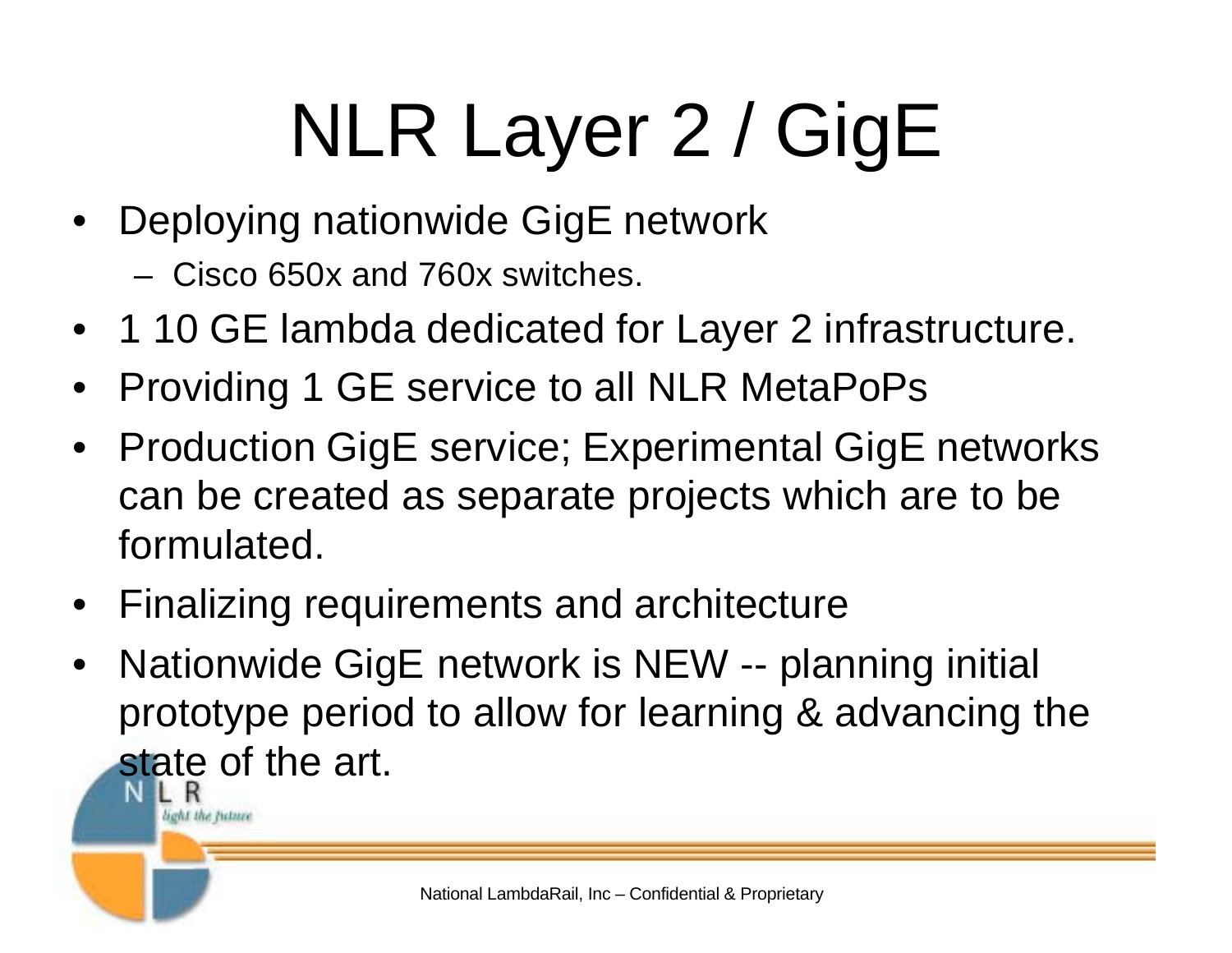#### NLR – Optical Infrastructure - Phase 1

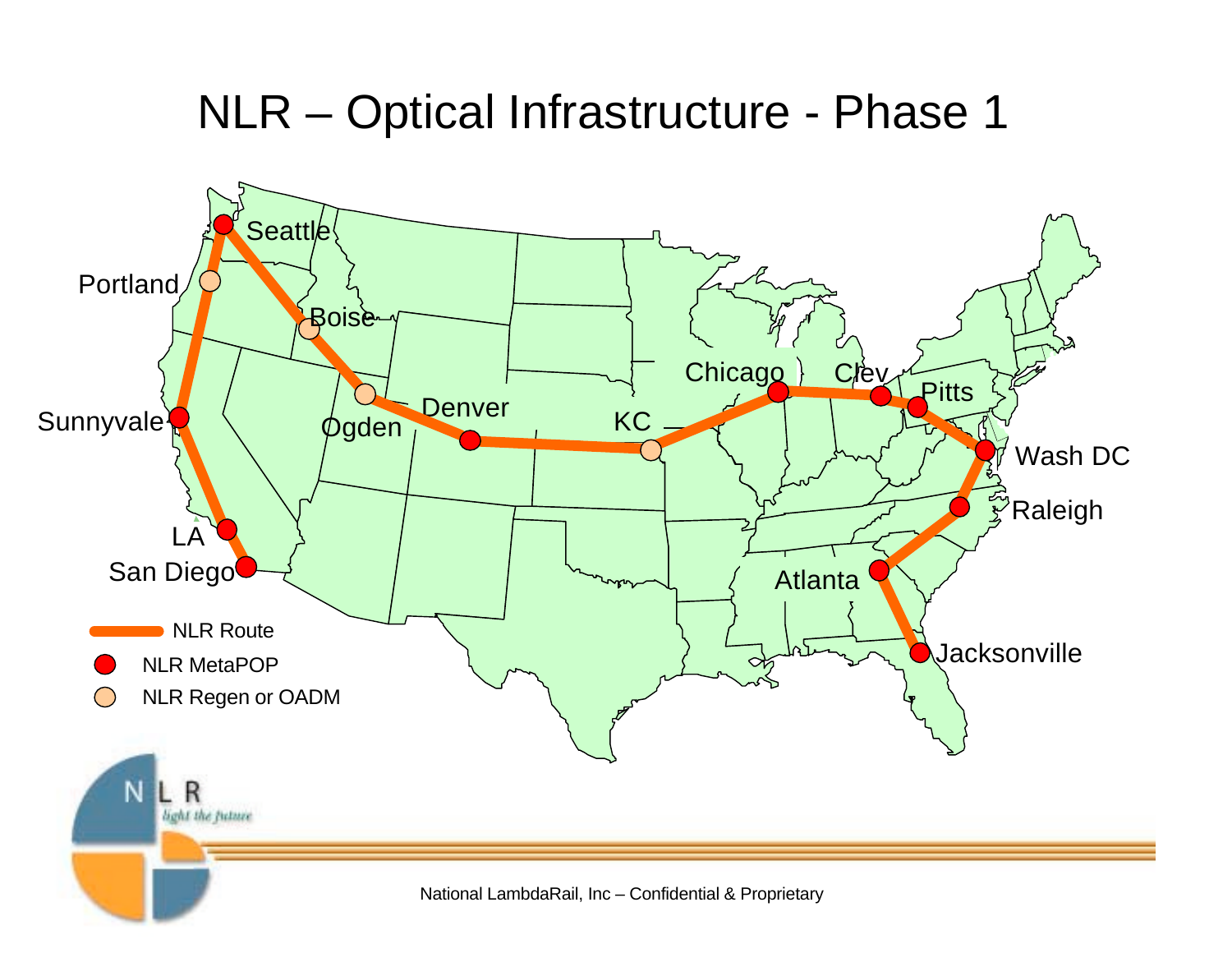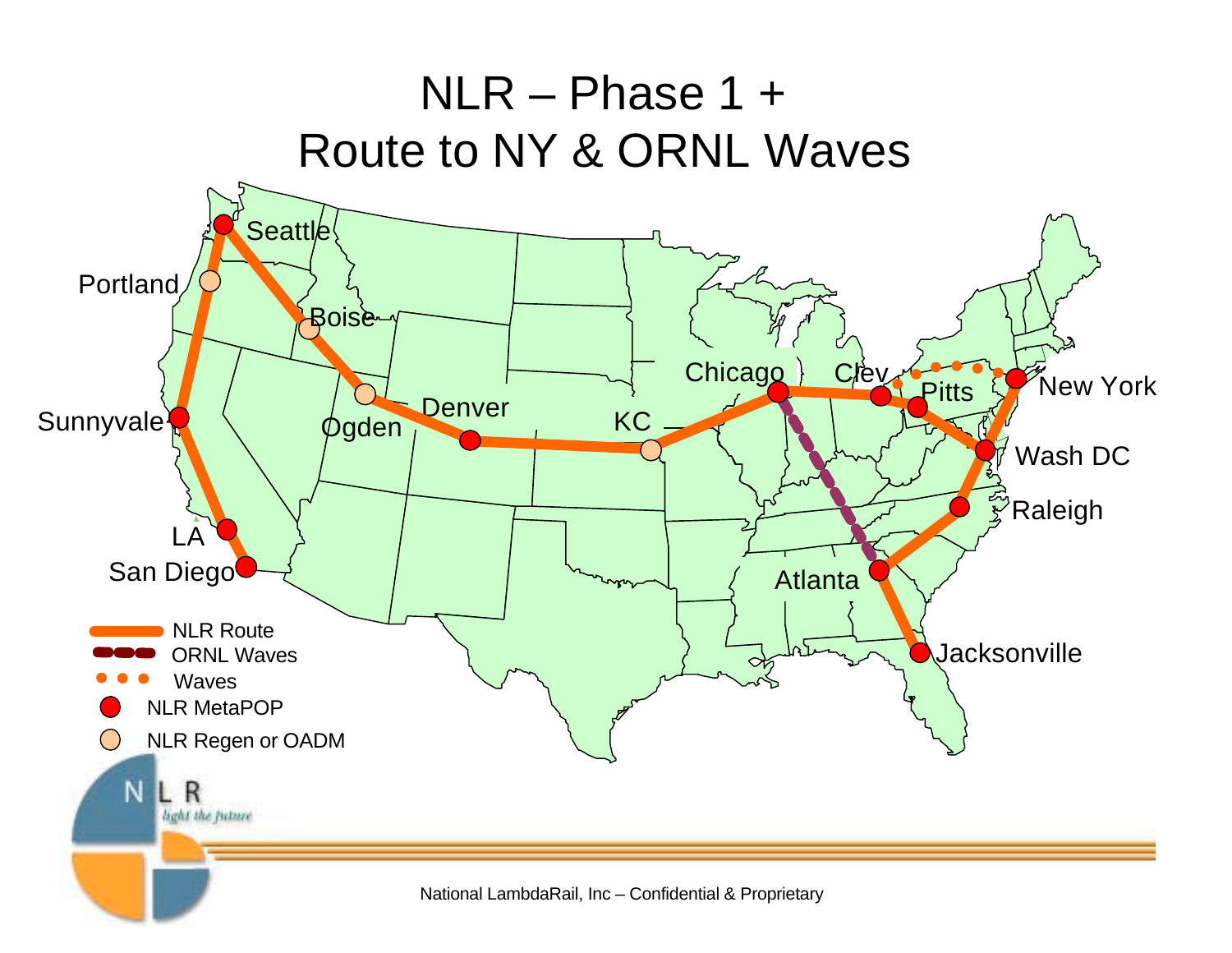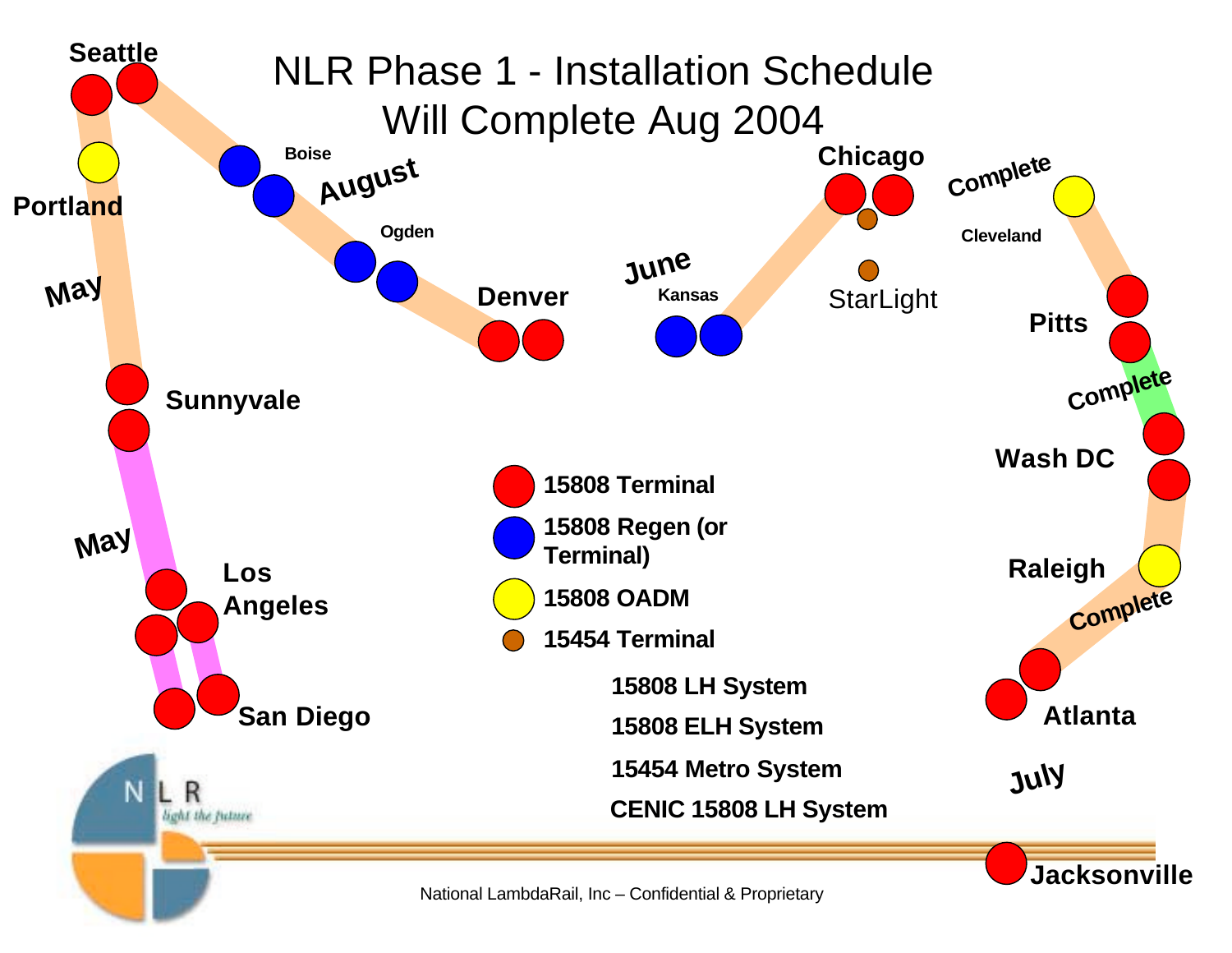#### NLR Southern Route - Priorities

- Build where the members are!
- Obtain fiber assets, just as in the north
- East-West route to complete our ring
- North-South routes for more alternative paths and robust infrastructure
- Base cost of infrastructure plus low incremental wave costs
- Use newer technology -- Cisco 15454



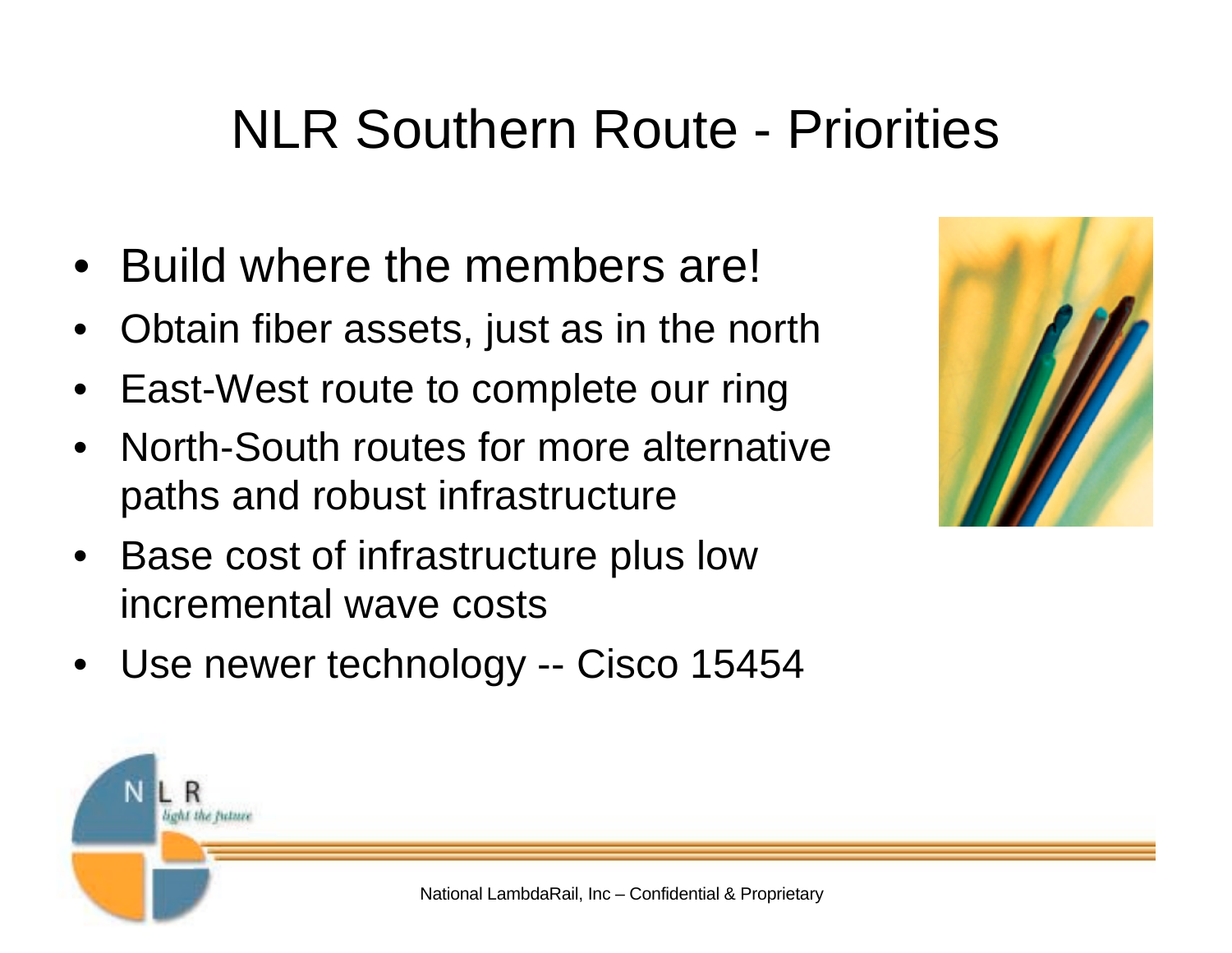## Cisco Interest in NLR

• Early founder of NLR

- Significant financial contribution enabling NLR to become reality
- Driven by interest in the networking research aiming at tech transfer and commercialization
- Evolution of "Cisco Virtual Labs" concept based on University Research Program (URP)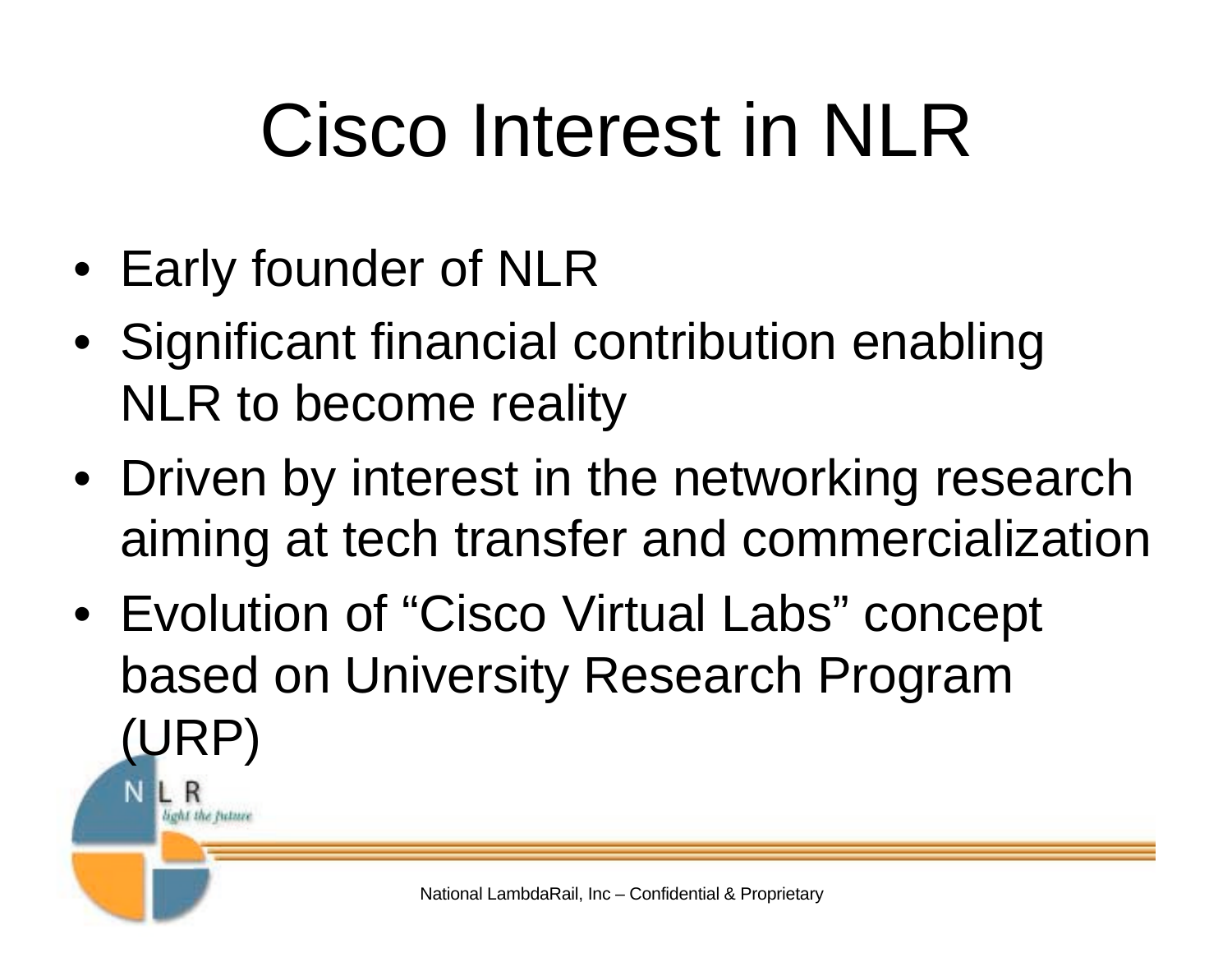### NLR Potential Use Examples

| Examples<br>Use | service<br><u>ո</u><br>$\overline{3}$<br><b>AUP-free</b><br>visibility<br>Internet<br>Internet |                                               | New routing<br>protocols                                                                                   |  | <b>Deterministic</b><br><b>UltraLight</b><br>access |                                                       | implementation<br><b>XCP</b> reference |                                                    | ETF distributed<br>backplane |                               | packet<br>switching<br><b>Optical</b> | architecture |                                         |  |  |
|-----------------|------------------------------------------------------------------------------------------------|-----------------------------------------------|------------------------------------------------------------------------------------------------------------|--|-----------------------------------------------------|-------------------------------------------------------|----------------------------------------|----------------------------------------------------|------------------------------|-------------------------------|---------------------------------------|--------------|-----------------------------------------|--|--|
|                 |                                                                                                |                                               |                                                                                                            |  |                                                     |                                                       |                                        |                                                    |                              |                               |                                       |              |                                         |  |  |
| Infrastructure  |                                                                                                | <b>Production Routed IP</b><br><b>Network</b> | Prod. L3<br>Exp. L3<br><b>Networks</b><br><b>Networks</b><br><b>Production Switched</b><br><b>Ethernet</b> |  |                                                     | Networks<br>Experimental<br>ကို<br>$\mathbf{\dot{2}}$ |                                        | Production L2<br>Networks<br>$\boldsymbol{\omega}$ |                              | Experimental L1-3<br>Networks |                                       |              |                                         |  |  |
|                 | <b>Production DWDM Network</b>                                                                 |                                               |                                                                                                            |  |                                                     |                                                       |                                        |                                                    |                              |                               |                                       |              |                                         |  |  |
|                 | <b>1st pair Fiber</b>                                                                          |                                               |                                                                                                            |  |                                                     |                                                       |                                        |                                                    |                              |                               |                                       |              | <b>Additional</b><br><b>Fiber Pairs</b> |  |  |
|                 |                                                                                                |                                               |                                                                                                            |  | Notional contractor les Confidential & Dreamiatem   |                                                       |                                        |                                                    |                              |                               |                                       |              |                                         |  |  |

National LambdaRail, Inc – Confidential & Proprietary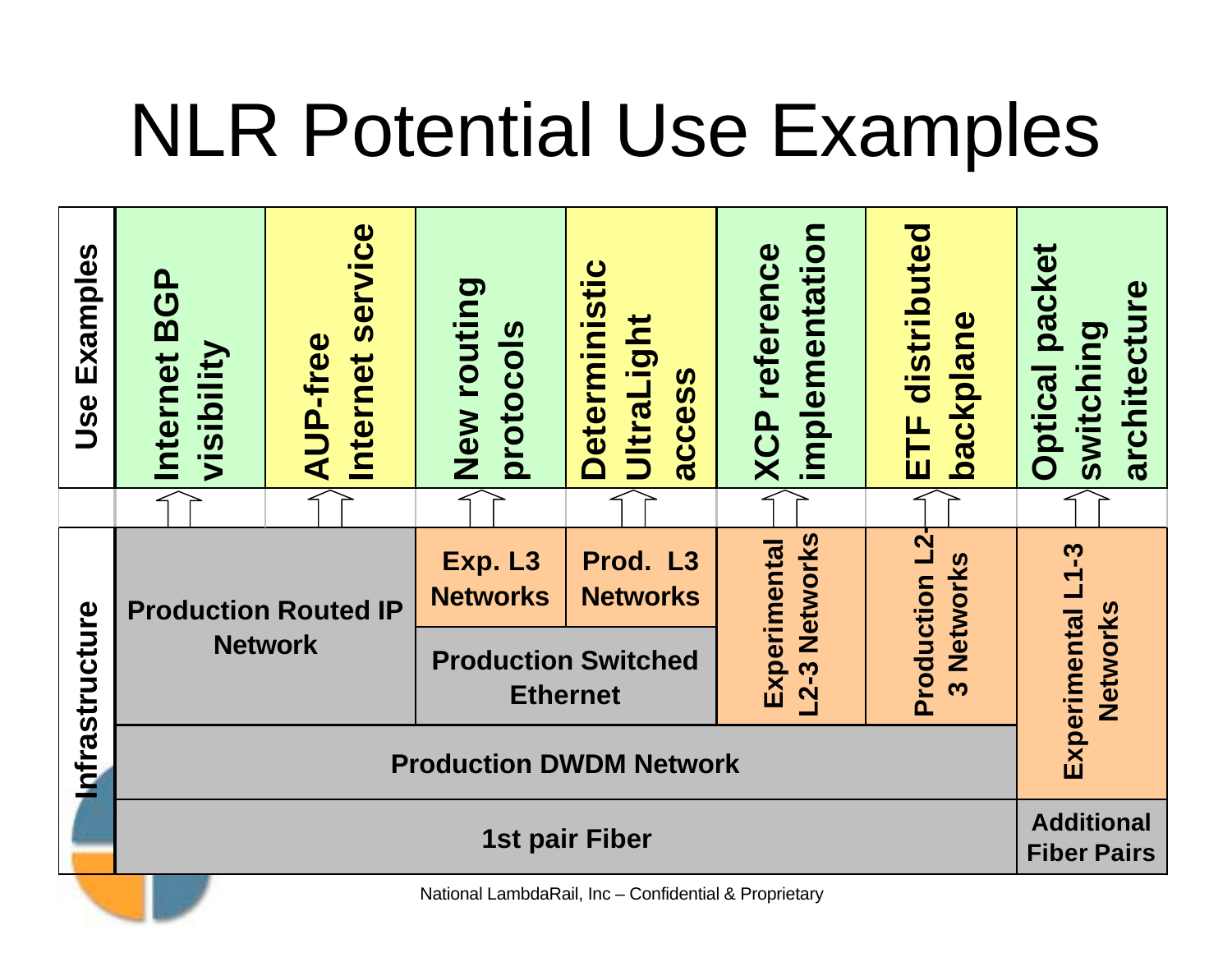## NLR Overall

- On track for National Infrastructure Build
- Layers 1, 2 and 3

light the fistus

- Production & Experimental Goals
- Robust Technical Support Services
- Network Research Council
- National and International Cooperation
- Participation and Collaboration

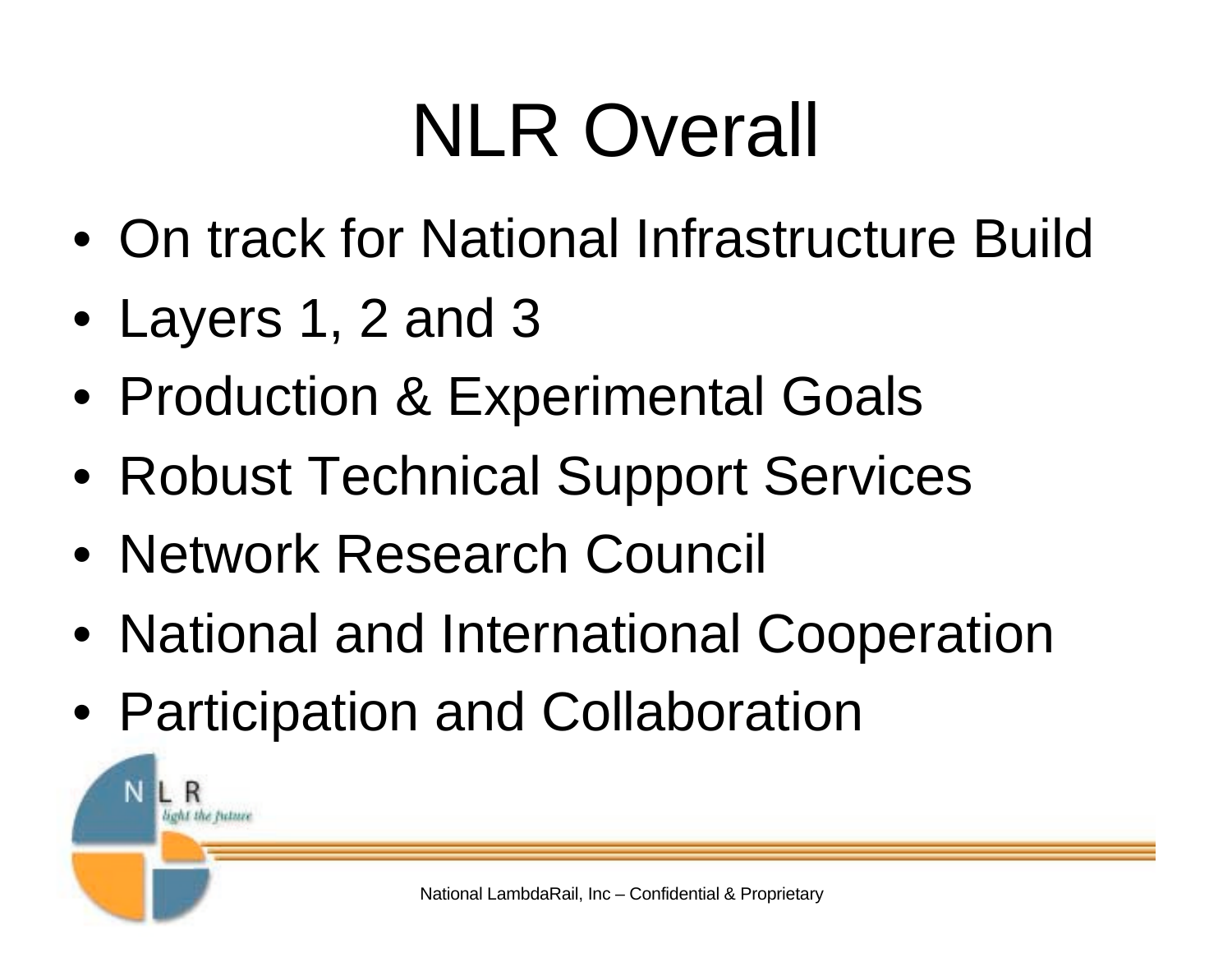## Business Plan Development

- What is the market for dedicated point-topoint 10Gig Waves?
- How to configure the 1Gig Enet services?
	- Global communities
	- Specialized communitites
	- Point-to-point
	- Dynamic versus Static

What are the costing and pricing models? lioù Libe Bels